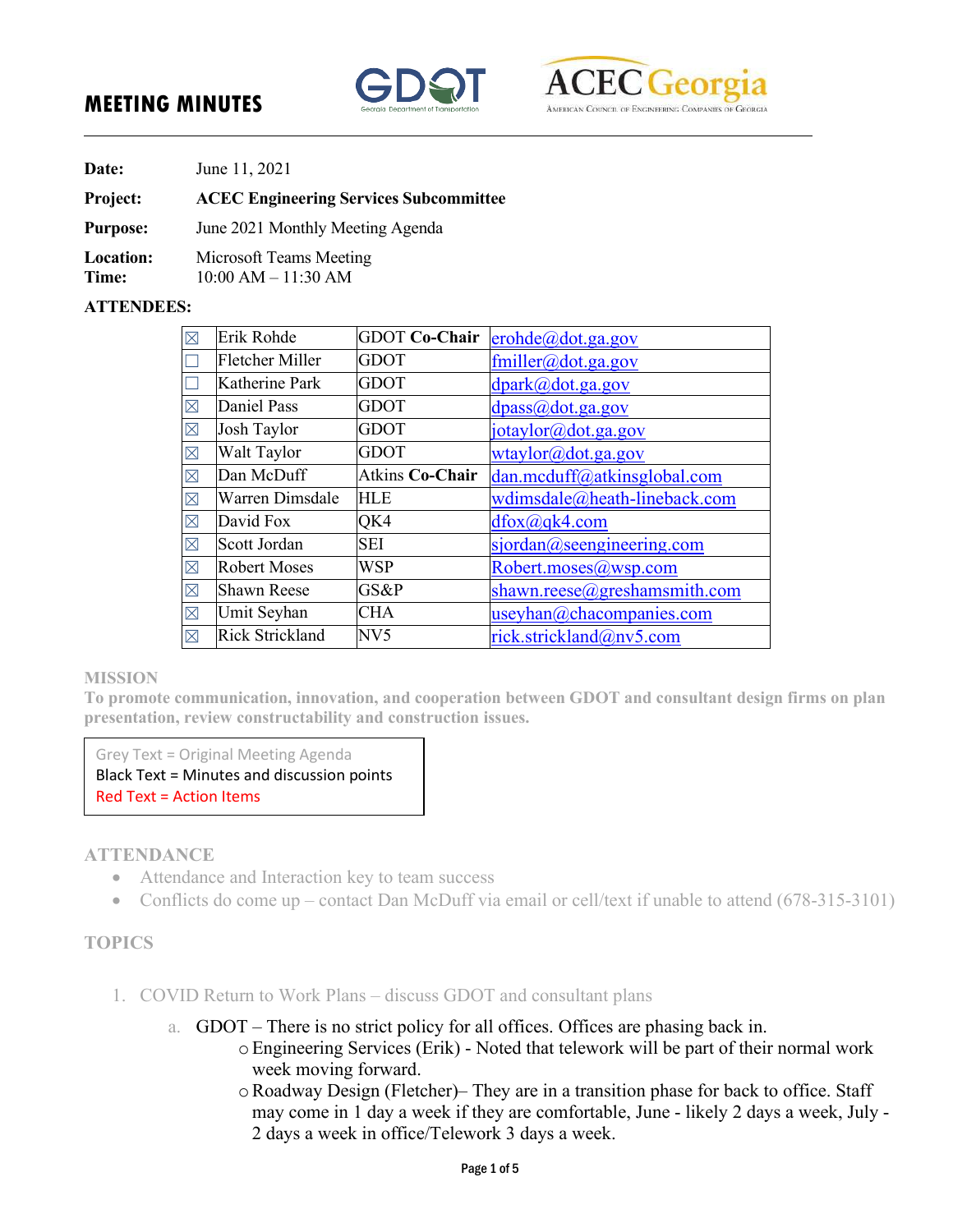## **MEETING MINUTES**





- o Design policy (Daniel Pass) They are starting transition back to the office, have staff phasing back in office 1 day a week currently. No set date for coming in 2 days a week.
- o Atkins (Dan)– mandatory 50% return August / September, face-to-face time is important in our profession
- $\circ$  NV5 (Rick) in office 100%
- $\circ$  QK4 (Rick) in office 100%
- o H&L (Warren) Optional in office currently. Looking at starting 2+ days a week in office July / August.
- o Next meeting August Everyone was open to having a face-to-face meeting. Eric/Dan will need to verify we have a place to meet and reserve conference room.
- 2. Discussion
	- a. A+B Contract Evaluation (Any follow-up from last month?)
		- oWalt noted some people are doing A+B evaluations on projects when not required.
		- $\circ$  Walt noted they are currently working with PMs to request A+B only on projects where required.
		- $\circ$  1<sup>st</sup> project to require A+B Contract is I-285 at Bouldercrest.
		- $\circ$  Intent is for A+B to be on bigger projects, 40+ million. Intent is to save time. A+B would probably not be applicable on an 18-month project.
		- oPolicy is not written clear.
			- 1. Widening and reconstruction are noted in letter, so most PMs will require consultants to fill out.
			- 2. Walt Widening and reconstruction still a grey area, but they probably will not cover it in the Field Plan Review unless it meets their policy.
			- 3. **There is an email on the policy that includes key details. Email if additional guidance is requested.**
			- 4. The evaluation is supposed to be emailed to the email address.
	- b. AASHTOWare issues (Any follow-up from last month?)
		- $\circ$  Eric IT has dedicated more server power to the AASHTOWare application. Erik would welcome some feedback if this has made a difference.
		- oConsultants would like to be able print the report for reviewing before requesting from GDOT PM.
			- 1. Working on revising Budget Class Report
			- 2. Working on ability of consultants to be able to print 411 reports.
		- oJoshua Taylor GDOT is still working on AASHTOWare set up.
		- oErik Still seeing incorrect phases and naming being used on Cost Estimates. The estimate named with just the PI number should be the Current Estimate. The Quick Reference Guide gives direction on how to set up the report.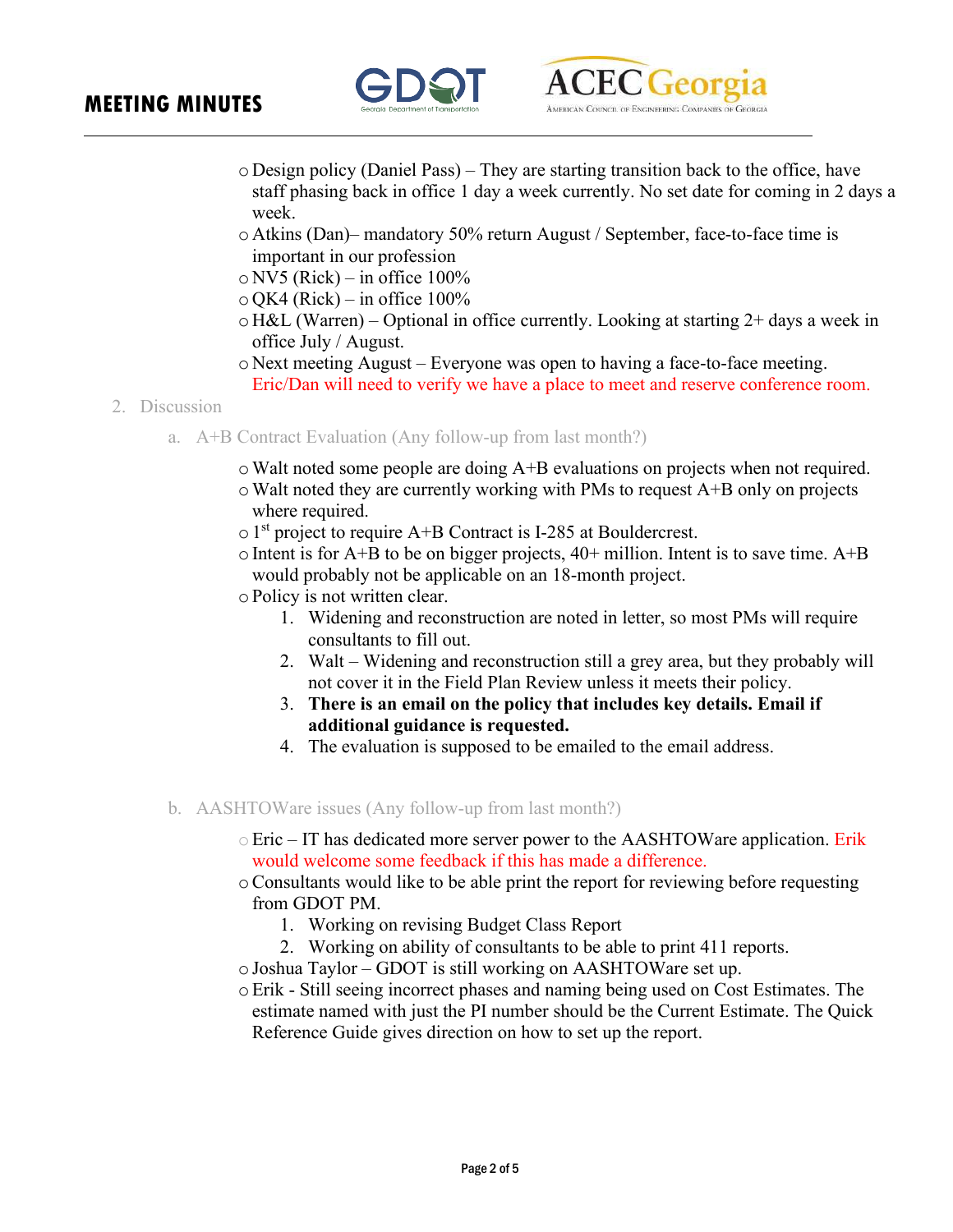



- 3. Consultant Relations Committee Meeting Discussion
	- a. GDOT Developing PDP Guidance for Signature Sheet assuming PELS approval will address multiple EORs, possible Sept 2021

### o A plan has been sent to the Board for approval. May be approved method by September.

b. ESPCP Common Errors

### o Andy Casey team summarizing their finding

- 1. Andy is working on EPD coordination or assembling comments and common issues. Has been coordinating with Dewy Richardson.
- 2. May need to coordinate with Andy to make sure we are getting out the same message. Josh has reached out to Andy in the past. Last presentation was 2019, Josh's information is post 2019.
- 3. Dewy Richardson (EPD) sent out a list of commonly missed erosion items. (Warren forwarded to the group). These errors will result in a "No Review" of the plans.

 $\bigcap$ 

oEngineering Services developing independent list

- 1. Josh Has complied the letters he received from CBA, has a spreadsheet of comments broken down by reviewer.
- oCRC Marsengill/Snyder requesting a presentation at Aug meeting, will this be ready and coordinated with Casey's team? consultant presenter needs to be identified to discuss findings?
	- 1. ACEC Transportation Forum meeting in August, they would like a short presentation (10 minutes) on what we are working on. We need an understanding of what Chris and Angela Snider are looking for in a presentation. Dan McDuff to call and find more information on what they are looking for. Anticipate a high-level presentation, maybe we can focus on TOP 10 Comments from EPD (Top 10 Common Errors). Dan to reach back out to Erik and Josh once he has more direction. [Postscript: A follow-up meeting with Erik, Walt, Josh and Dan – agreed to hold until September ACEC Transportation Forum to present findings after having time to analyze data – likely to be 35 minute+ presentation- likely McDuff to give presentation with some support. Will discuss at next meeting.]
	- 2. Design policy is currently doing some training on Erosion Control.
- 4. Training and Training Development
	- a. QC of Cost Estimates
		- $\circ$  Not high on the agenda Eric has not had time to put together a virtual course. Since it went from CES to AASHTOWare there is a lot of work to putting together an updated course.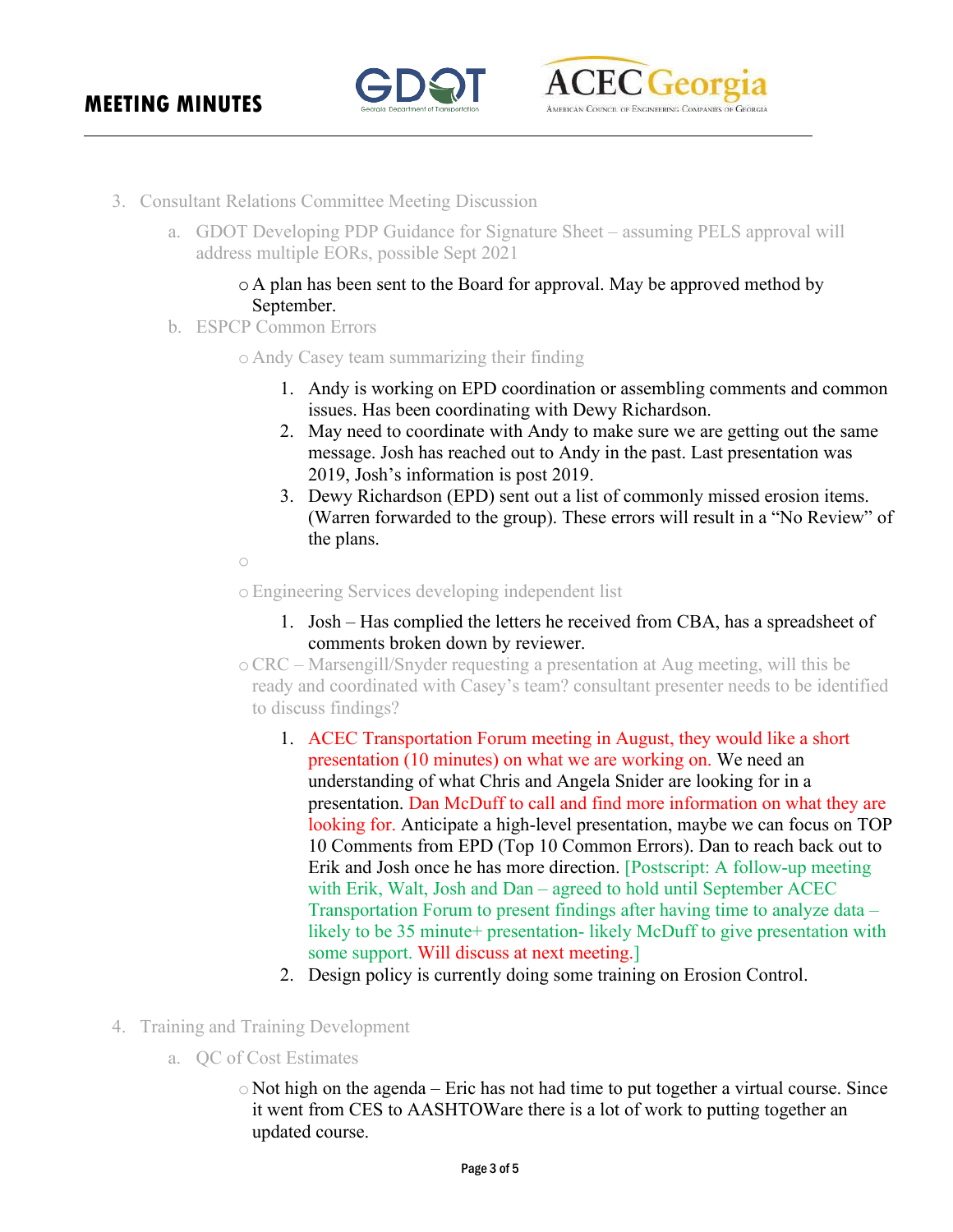



b. Earthwork Calculations

### Eric could more easily convert this to a virtual training.

oCommon Engineering Mistakes/Errors in Estimates and Calculations (Katherine Park/Josh Taylor)

### Josh has a draft of the presentation complete. Material may be ready by July.

- c. Offer from Training Subcommittee (Kyle Mote/Jeff Baker) should we need any assistance.
- d. Others?

oContinued discussion – guidance on preparing lumps sum estimates?

oCost Estimate - Quick Reference Guide?

- 5. Field Plan Reviews
	- a. current effectiveness (virtual)
	- b. return to in-person?
		- $\circ$  Josh Considering bringing back field visits as a separate meeting as part of FPRs. Small groups - designer, engineer, District construction. A date would be set for the field visit, attendance would be voluntary.
		- If Consultant thinks we need an in-person meeting, they can request one.
	- c. Comment concerns (David Fox add-on)
		- oConcerns about comments and scores were discussed.
		- oReviewers asking for unrealistic measure of accuracy, have unclear or misleading comments, out of scope comments.
		- $\circ$  Walt understands concerns but also wants his reviewers to make comments if they feel they are applicable. Walt noted that we need to bring it up and make sure everyone understands our reason for the design. Ask for the comment to be removed if not applicable.
- 6. Other Initiatives
	- a. Higher Level of Post Construction Services McDuff discussed at February CRC meeting
		- oConcerns about scoring. We are being scored on items that are out of our control. o Quantities – some reviewers are asking for decimals of quantities, specifically erosion control. Okay to have decimals for small erosion areas if that results in more accurate/realistic prices.
		- oSome FPRs are asking for additional items be added to quantities (Erosion) labeled as "As Directed by Engineer". There is no policy stating that the items can/cannot be added, add at our discretion. Response should be based if we feel it is needed. If there is no logical place for an item, we can respond no and not add. Ultimately Walt's team is reviewing. The concern is when items are labeled "AS DIRECTED", it's hard